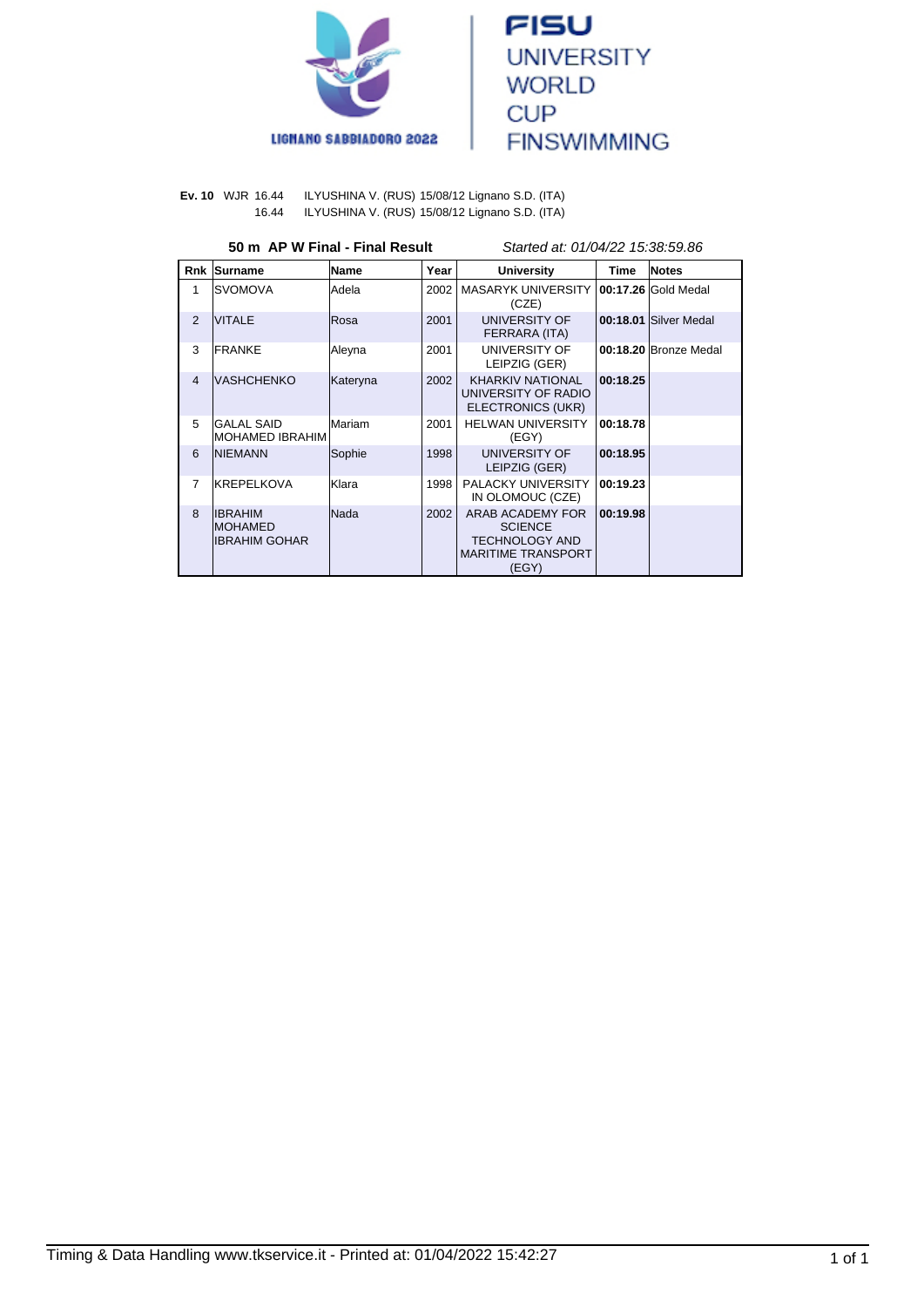



**Ev. 11** WJR 22.16 BODNIA V. (RUS) 08/07/16 Annemasse (FRA) 22.16 BODNIA V. (RUS) 08/07/16 Annemasse (FRA)

# **50 m BF W Final - Final Result** Started at: 01/04/22 15:43:38.48

| <b>Rnk</b>     | Surname                          | Name             | Year | <b>University</b>                                         | <b>Time</b> | <b>Notes</b>          |
|----------------|----------------------------------|------------------|------|-----------------------------------------------------------|-------------|-----------------------|
| 1              | IMAGOGA                          | Viola            | 2001 | UNIVERSITY OF PADUA 100:23.05 Gold Medal<br>(ITA)         |             |                       |
| 2              | YOUSSEF AHMED<br>YOUSSEF ALY     | Logyen           | 2003 | <b>HELWAN UNIVERSITY</b><br>(EGY)                         |             | 00:23.21 Silver Medal |
| 3              | IAYMAN SAID<br>AHMED OSMAN       | lFatma           | 2003 | AIN SHAMS<br>UNIVERSITY (EGY)                             |             | 00:23.25 Bronze Medal |
| $\overline{4}$ | <b>ITROCCA</b>                   | lCarolina        | 2002 | UNIVERSITY OF<br><b>MODENA AND REGGIO</b><br>EMILIA (ITA) | 00:23.29    |                       |
| 5              | <b>FATRAS</b>                    | Emilie           | 2002 | AIX MARSEILLE<br>UNIVERSITY (FRA)                         | 00:23.90    |                       |
| 6              | lvos                             | <b>Katharina</b> | 1997 | UNIVERSITY OF<br>LEIPZIG (GER)                            | 00:24.08    |                       |
| $\overline{7}$ | <b>GOMEZ</b><br><b>RODRIGUEZ</b> | Lola             | 2000 | UNIVERSITY OF<br>VALLADOLID (ESP)                         | 00:24.20    |                       |
| 8              | INAZAROVA                        | lMaria           | 2000 | UNIVERSITY OF TARTU<br>(EST)                              | 00:24.26    |                       |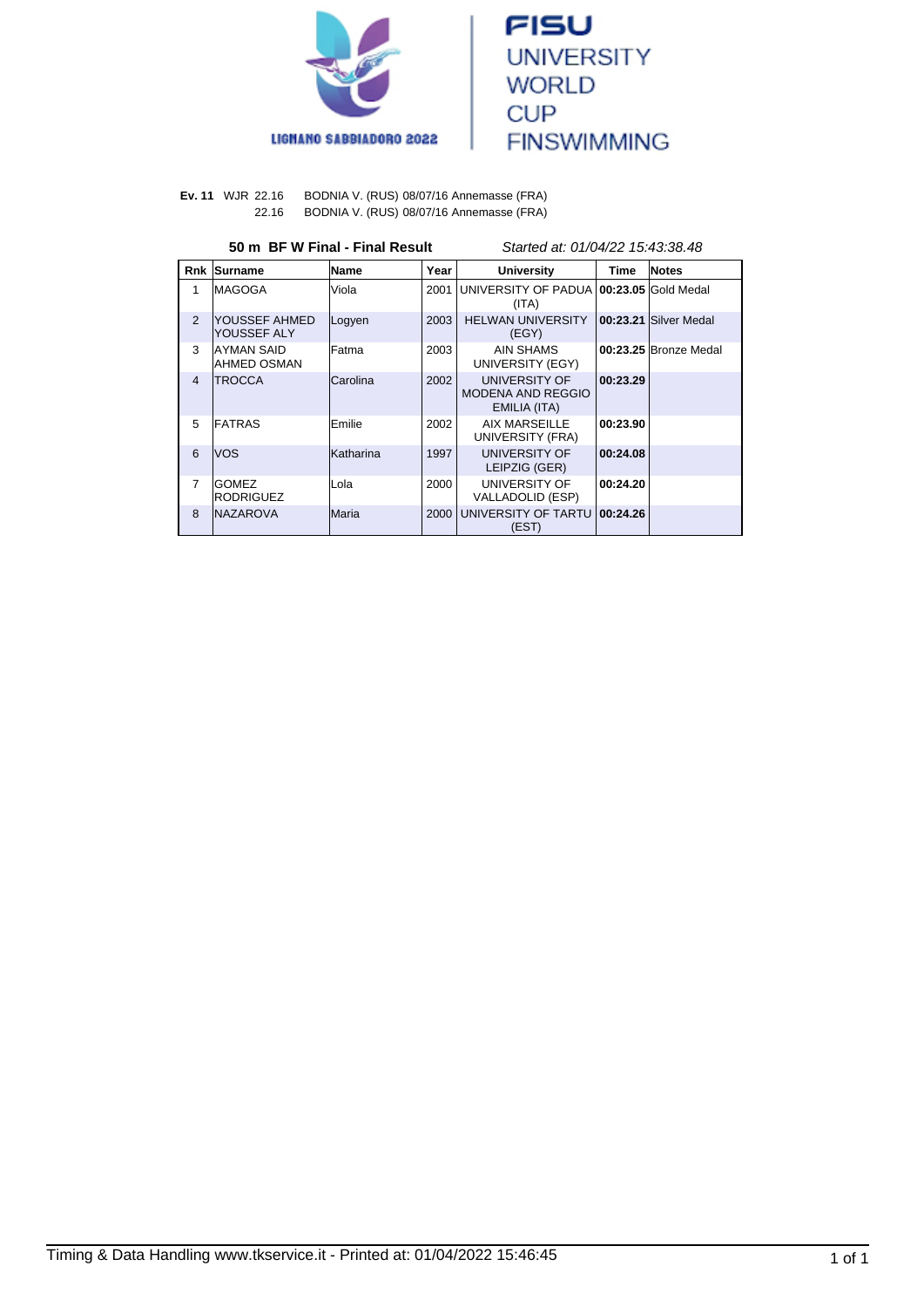



#### **Ev. 12** WJR 34.68 GINYATULIN R. (RUS) 07/06/14 Chania (GRE) 34.68 GINYATULIN R. (RUS) 07/06/14 Chania (GRE)

# **100 m SF M Final - Final Result** Started at: 01/04/22 15:48:22.51

| <b>Rnk</b>     | Surname                                 | Name           | Year | <b>University</b>                                                                                 | <b>Time</b> | <b>Notes</b>          |
|----------------|-----------------------------------------|----------------|------|---------------------------------------------------------------------------------------------------|-------------|-----------------------|
| 1              | <b>GIRALDO</b><br><b>CESPEDES</b>       | Juan Sebastian | 2003 | PONTIFICAL XAVIER<br>UNIVERSITY CALI<br>BRANCH (COL)                                              |             | 00:36.51 Gold Medal   |
| $\overline{2}$ | <b>ALICICCO</b>                         | Guglielmo      | 2001 | <b>TECHNICAL</b><br>UNIVERSITY OF MILAN<br>(ITA)                                                  |             | 00:36.94 Silver Medal |
| 3              | ZAKHAROV                                | Oleksii        | 2001 | KHARKIV H.<br><b>SKOVORODA</b><br><b>NATIONAL</b><br>PEDAGOGICAL<br>UNIVERSITY (UKR)              |             | 00:37.09 Bronze Medal |
| $\overline{4}$ | <b>CARONNO</b>                          | <b>Lorenzo</b> | 2001 | <b>UNIVERSITA</b><br><b>TELEMATICA PEGASO</b><br>(ITA)                                            | 00:37.48    |                       |
| 5              | RAMADAN HASSAN Youssef<br>RAMADAN       |                | 2003 | <b>ALEXANDRIA</b><br>UNIVERSITY (EGY)                                                             | 00:37.75    |                       |
| 6              | <b>IMOHY MOHAMED</b><br>IMAHMOUD ELBILY | <b>Adham</b>   | 2003 | ARAB ACADEMY FOR<br><b>SCIENCE</b><br><b>TECHNOLOGY AND</b><br><b>MARITIME TRANSPORT</b><br>(EGY) | 00:37.91    |                       |
| $\overline{7}$ | <b>POCHEPETSKYI</b>                     | <b>Artem</b>   | 2004 | <b>KHARKIV NATIONAL</b><br>UNIVERSITY NAMED<br>AFTER V.N. KARAZIN<br>(UKR)                        | 00:40.17    |                       |
| 8              | <b>DLOUHY</b>                           | Filip          | 1998 | <b>BRNO UNIVERSITY OF</b><br>TECHNOLOGY (CZE)                                                     | 00:40.30    |                       |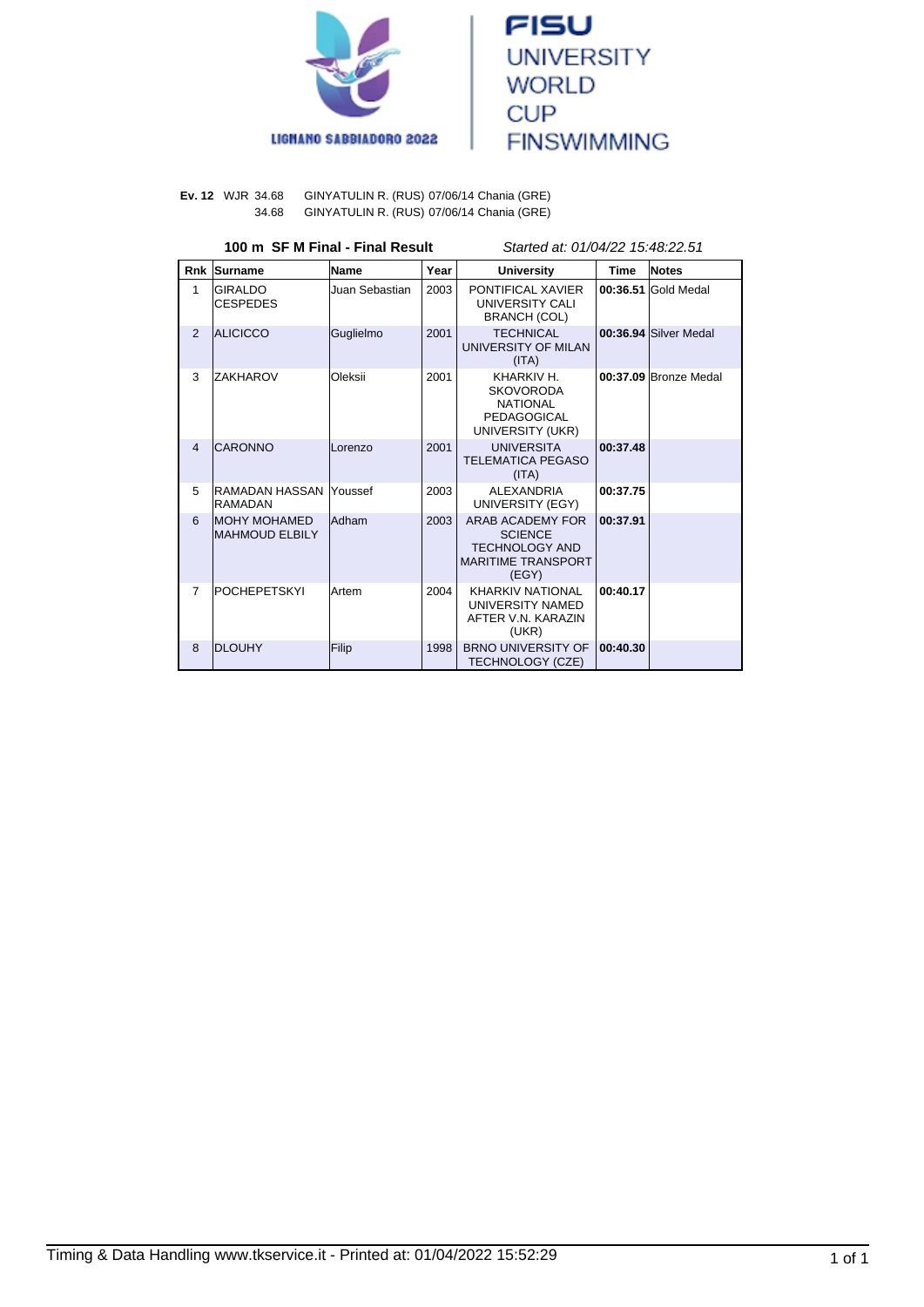



**Ev. 13** WJR 42.48 ANTONIADIS S. (GRE) 30/07/16 Athens (GRE) 42.48 ANTONIADIS S. (GRE) 30/07/16 Athens (GRE)

|  |  |  |  | 100 m  BF M Final - Final Result |
|--|--|--|--|----------------------------------|
|--|--|--|--|----------------------------------|

Started at: 01/04/22 16:07:26.06

| Rnk            | Surname                                               | <b>Name</b>                  | Year | <b>University</b>                                                        | Time     | <b>Notes</b>           |
|----------------|-------------------------------------------------------|------------------------------|------|--------------------------------------------------------------------------|----------|------------------------|
| 1              | <b>IROMANO</b>                                        | Riccardo                     | 1998 | UNIVERSITY OF<br>SALERNO (ITA)                                           |          | 00:43.30 Gold Medal    |
| 2              | <b>RIEPIN</b>                                         | Viktor                       | 1999 | <b>KHARKIV STATE</b><br><b>ACADEMY OF</b><br>PHYSICAL EDUCATION<br>(UKR) |          | 00:44.26 Silver Medal  |
| 3              | <b>KONJEDIC</b>                                       | Davide                       | 1997 | UNIVERSITY OF TURIN<br>(ITA)                                             |          | 100:44.49 Bronze Medal |
| $\overline{4}$ | <b>EBRAHIM ELSAYED Marwan</b><br><b>ELSAYED ASKER</b> |                              | 1999 | <b>HELWAN UNIVERSITY</b><br>(EGY)                                        | 00:44.63 |                        |
| 5              | <b>IDENJEAN</b>                                       | Constantin<br>Thierry Pascal | 2002 | PARIS-DAUPHINE<br>UNIVERSITY (FRA)                                       | 00:44.68 |                        |
| 6              | ISALSANO                                              | Charles                      | 2003 | <b>AIX MARSEILLE</b><br>UNIVERSITY (FRA)                                 | 00:44.78 |                        |
| 7              | KHIEW                                                 | Tze Yean                     | 2000 | <b>UCSI UNIVERSITY</b><br>(MAS)                                          | 00:46.05 |                        |
| 8              | <b>IHSIAO</b>                                         | Yung-chi                     | 2001 | NATIONAL TSING HUA<br>UNIVERSITY (TPE)                                   | 00:46.08 |                        |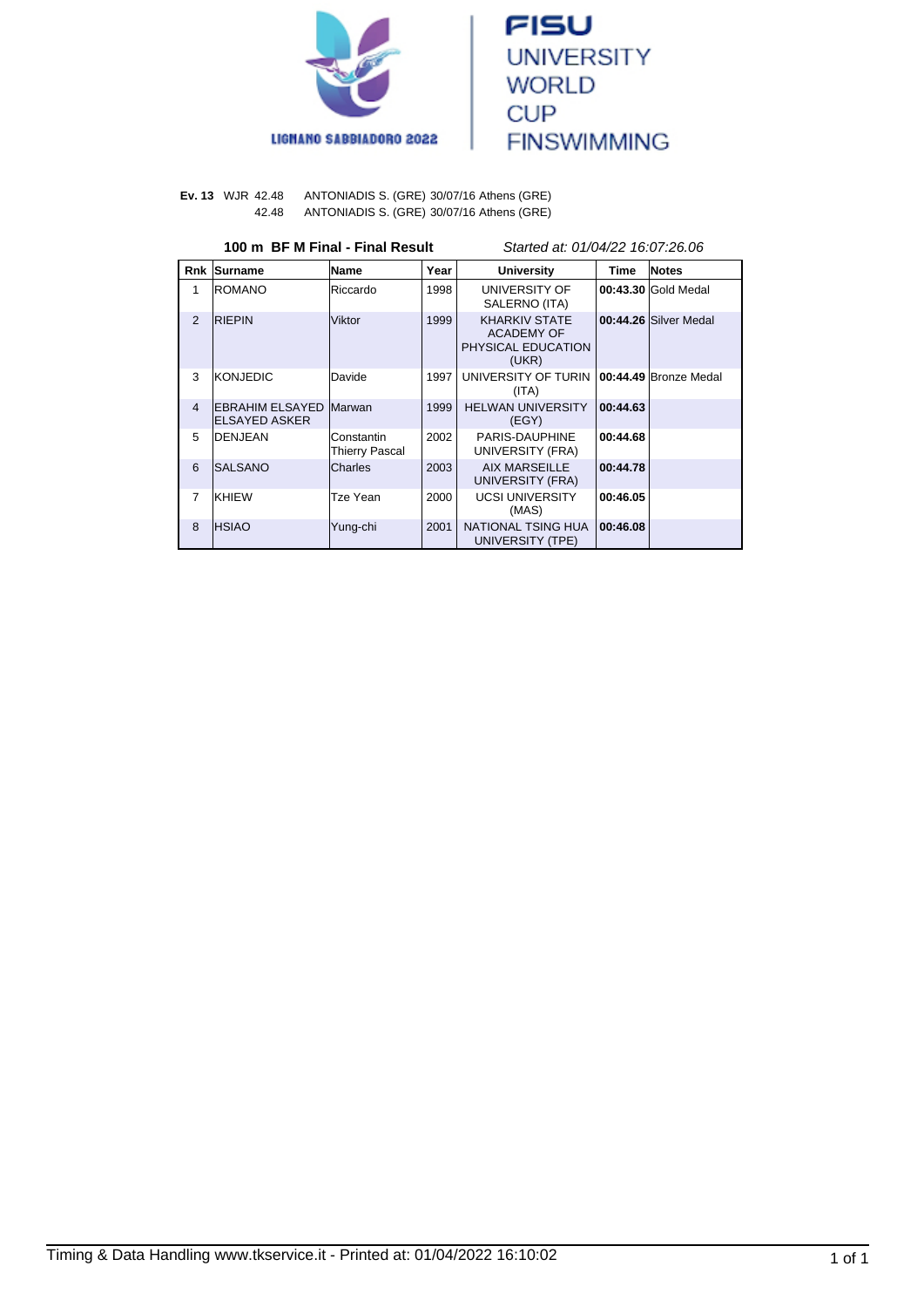



**Ev. 14** WJR 1:26.39 MIKHAYLUSHKINA E. (RUS) 05/07/17 Wroclaw (POL) 1:26.39 MIKHAYLUSHKINA E. (RUS) 05/07/17 Wroclaw (POL)

| 200 m SF W Final - Final Result | Started at: 01/04/22 16:11:55.14 |
|---------------------------------|----------------------------------|
|                                 |                                  |

| <b>Rnk</b>     | Surname                                          | Name            | Year | <b>University</b>                                        | Time     | <b>Notes</b>          |
|----------------|--------------------------------------------------|-----------------|------|----------------------------------------------------------|----------|-----------------------|
| 1              | <b>BLASZAK</b>                                   | Lilla           | 2000 | <b>JOHN VON NEUMANN</b><br>UNIVERSITY (HUN)              |          | 01:33.94 Gold Medal   |
| $\overline{2}$ | <b>ISEVIGNANI</b>                                | Silvia          | 1997 | <b>UNIVERSITA</b><br><b>TELEMATICA PEGASO</b><br>(ITA)   |          | 01:35.42 Silver Medal |
| 3              | <b>HAYTHAM</b><br>IMOHAMED<br>ABDELRAHIM         | Maya            |      | 2002 NILE UNIVERSITY (EGY) 01:37.22 Bronze Medal         |          |                       |
| $\overline{4}$ | FRUEH-RICHARDOT Charlotte Marie                  | <b>Paulette</b> | 1999 | <b>RENNES INSTITUTE OF</b><br>POLITICAL STUDIES<br>(FRA) | 01:38.04 |                       |
| 5              | <b>IMAHMOUD</b><br>ABDELHAKIM<br><b>IKHALIFA</b> | Hadeel          | 1997 | <b>GERMAN UNIVERSITY</b><br>IN CAIRO (EGY)               | 01:38.26 |                       |
| 6              | <b>FRANKE</b>                                    | Aleyna          | 2001 | UNIVERSITY OF<br>LEIPZIG (GER)                           | 01:39.94 |                       |
| $\overline{7}$ | <b>GUERRINI</b>                                  | Martina         | 2002 | UNIVERSITY OF<br><b>BOLOGNA (ITA)</b>                    | 01:42.07 |                       |
| 8              | <b>KNEIFELOVA</b>                                | lAdela          | 2000 | PALACKY UNIVERSITY<br>IN OLOMOUC (CZE)                   | 01:42.18 |                       |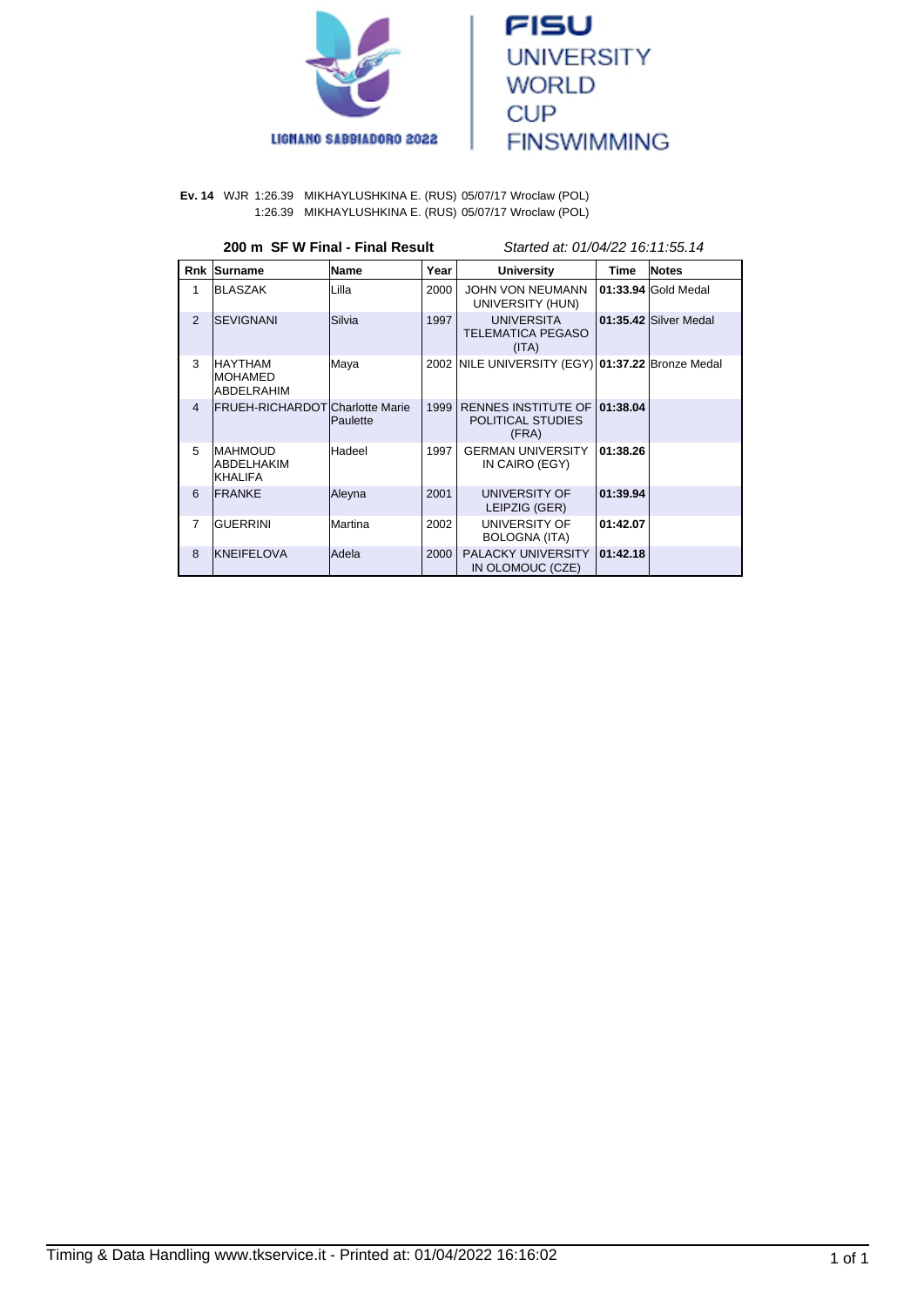



#### **Ev. 15** WJR 1:42.46 PATLASOVA M (RUS) 07/07/16 Annemasse (FRA) 1:42.46 PATLASOVA M (RUS) 07/07/16 Annemasse (FRA)

#### **200 m BF W Final - Final Result** Started at: 01/04/22 16:31:27.25

| Rnk            | Surname                              | Name      | Year | <b>University</b>                                         | <b>Time</b> | Notes                 |
|----------------|--------------------------------------|-----------|------|-----------------------------------------------------------|-------------|-----------------------|
| 1              | <b>ITROCCA</b>                       | Carolina  | 2002 | UNIVERSITY OF<br><b>MODENA AND REGGIO</b><br>EMILIA (ITA) |             | 01:51.05 Gold Medal   |
| $\overline{2}$ | <b>DAMETTO</b>                       | Consuelo  | 2000 | UNIVERSITY OF<br>NOVEDRATE -<br>ECAMPUS (ITA)             |             | 01:52.04 Silver Medal |
| 3              | <b>RODRIGUEZ</b><br><b>ITEJERINA</b> | Laura     | 2000 | UNIVERSITY OF<br>VALLADOLID (ESP)                         |             | 01:53.59 Bronze Medal |
| $\overline{4}$ | <b>HARZE</b>                         | Marine    | 1997 | UNIVERSITY OF LIEGE<br>(BEL)                              | 01:56.12    |                       |
| 5              | ISVOMOVA                             | Adela     | 2002 | MASARYK UNIVERSITY 101:56.71<br>(CZE)                     |             |                       |
| 6              | <b>DURAND</b>                        | Emma Lena | 2000 | RENNES 2 UNIVERSITY 01:56.77<br>(FRA)                     |             |                       |
| 7              | lYOUSSEF AHMED<br>YOUSSEF ALY        | Logyen    | 2003 | <b>HELWAN UNIVERSITY</b><br>(EGY)                         | 01:57.83    |                       |
| 8              | <b>FATRAS</b>                        | Emilie    | 2002 | <b>AIX MARSEILLE</b><br>UNIVERSITY (FRA)                  | 01:58.32    |                       |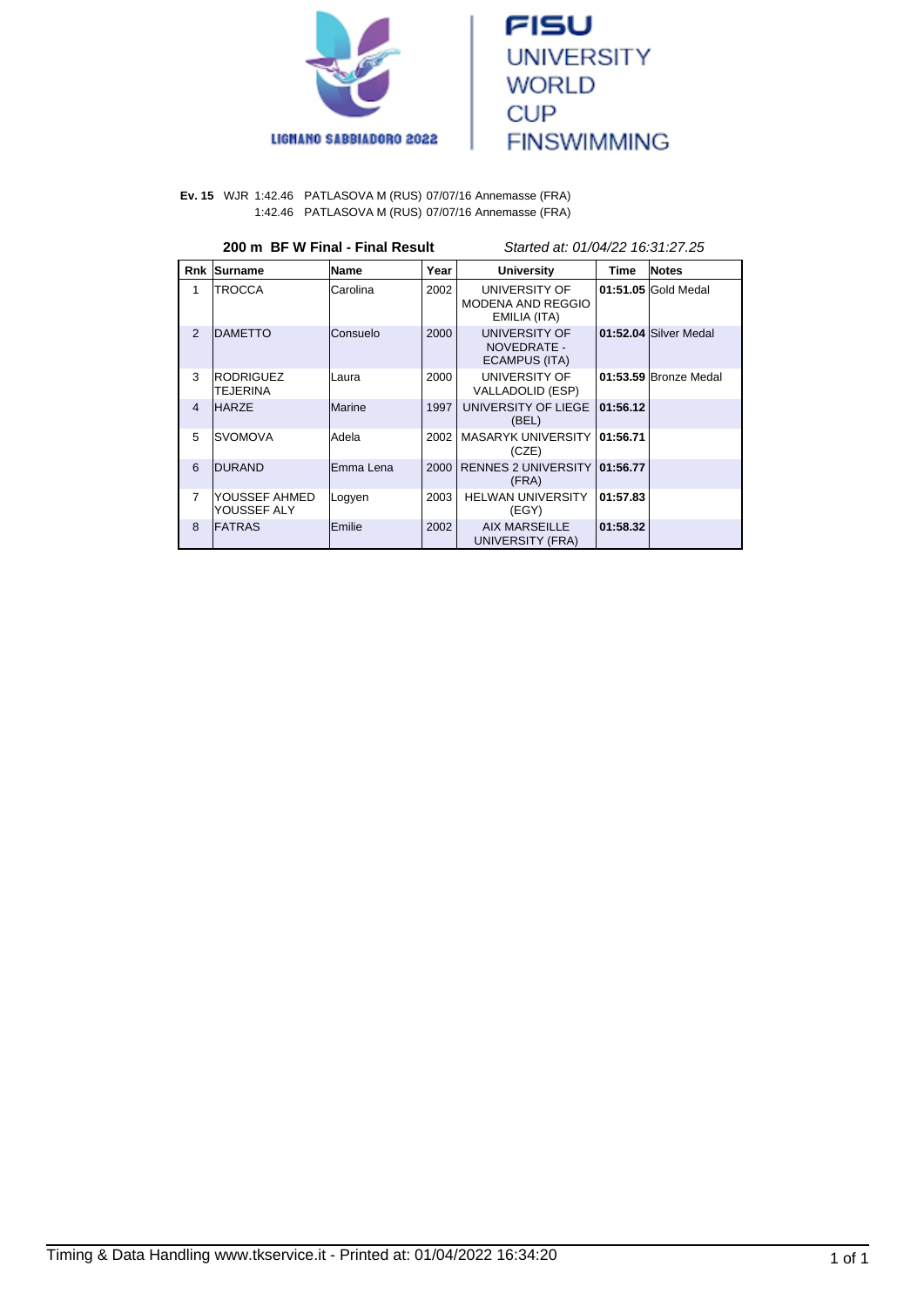



**Ev. 16** WJR 2:59.77 BUKOR A. (SVK) 06/07/16 Annemasse (FRA) 2:59.77 BUKOR A. (SVK) 06/07/16 Annemasse (FRA)

## **400 m SF M Final - Final Result** Started at: 01/04/22 16:37:23.13

| <b>Rnk</b>     | Surname                          | Name           | Year | <b>University</b>                                           | Time     | <b>Notes</b>          |
|----------------|----------------------------------|----------------|------|-------------------------------------------------------------|----------|-----------------------|
| 1              | IGIRALDO<br><b>CESPEDES</b>      | Juan Sebastian | 2003 | PONTIFICAL XAVIER<br>UNIVERSITY CALI<br><b>BRANCH (COL)</b> |          | 03:06.07 Gold Medal   |
| $\overline{2}$ | <b>ICARONNO</b>                  | Lorenzo        | 2001 | <b>UNIVERSITA</b><br><b>TELEMATICA PEGASO</b><br>(ITA)      |          | 03:09.13 Silver Medal |
| 3              | WALEED ALI<br>IMOHAMED ALI       | Mahmoud        | 2003 | AIN SHAMS<br>UNIVERSITY (EGY)                               |          | 03:10.22 Bronze Medal |
| $\overline{4}$ | ISHAO                            | Denis          | 2001 | <b>UNIVERSITY OF</b><br>MILANO-BICOCCA (ITA)                | 03:12.42 |                       |
| 5              | <b>ISTIPKOVIC</b>                | Vid            | 2000 | UNIVERSITY OF RIJEKA 03:14.08<br>(CRO)                      |          |                       |
| 6              | ISEMOSTYAN                       | Robert         | 2001 | UNIVERSITY OF PECS<br>(HUN)                                 | 03:16.81 |                       |
| $\overline{7}$ | ICHEN                            | Po-han         | 2001 | NATIONAL UNIVERSITY<br>OF TAINAN (TPE)                      | 03:19.56 |                       |
| $\mathbf{8}$   | IHOUSSEIN ABBAS<br><b>BAYOMY</b> | <b>Ahmed</b>   | 2003 | <b>HELWAN UNIVERSITY</b><br>(EGY)                           | 03:21.55 |                       |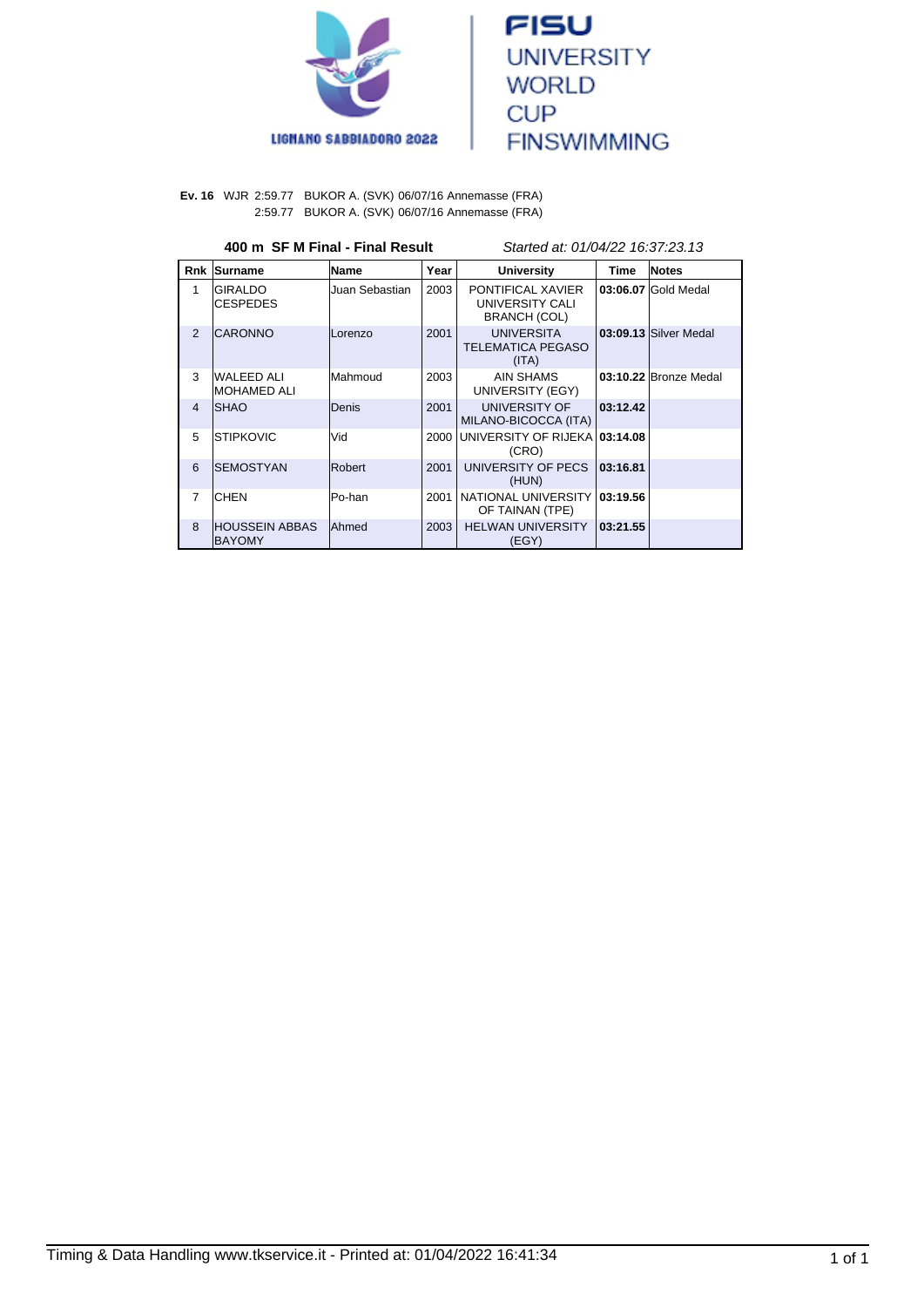



**Ev. 17** WJR

# **400 m BF M Final - Final Result** Started at: 01/04/22 16:56:53.17

| <b>Rnk</b>     | Surname                                               | Name             | Year | <b>University</b>                                      | Time     | <b>Notes</b>          |
|----------------|-------------------------------------------------------|------------------|------|--------------------------------------------------------|----------|-----------------------|
| 1              | <b>PLOTZE</b>                                         | Yan              | 2001 | AIX MARSEILLE<br>UNIVERSITY (FRA)                      |          | 03:36.72 Gold Medal   |
| $\overline{2}$ | <b>IREGA</b>                                          | <b>Andrea</b>    | 2000 | UNIVERSITY OF<br><b>NAPLES FEDERICO II</b><br>(ITA)    |          | 03:37.55 Silver Medal |
| 3              | <b>IGRIMAUDO</b>                                      | Leonardo         | 1998 | UNIVERSITY OF ROME<br>LA SAPIENZA (ITA)                |          | 03:38.95 Bronze Medal |
| $\overline{4}$ | <b>EBRAHIM ELSAYED Marwan</b><br><b>ELSAYED ASKER</b> |                  | 1999 | <b>HELWAN UNIVERSITY</b><br>(EGY)                      | 03:39.87 |                       |
| 5              | <b>IGARROTE</b><br><b>ESCALANTE</b>                   | <b>IFernando</b> | 2000 | UNIVERSITY OF<br>VALLADOLID (ESP)                      | 03:40.54 |                       |
| 6              | <b>ICHANG</b>                                         | Wen-sheng        | 2003 | <b>NATIONAL TAIWAN</b><br>UNIVERSITY OF SPORT<br>(TPE) | 03:49.20 |                       |
| $\overline{7}$ | <b>TIBA</b>                                           | Benjamin         | 2001 | UNIVERSITY OF PECS<br>(HUN)                            | 03:50.17 |                       |
| 8              | <b>MOHAMED</b><br>IMOHAMED EID<br><b>ELTANAHY</b>     | <b>Marwan</b>    | 2001 | <b>ALEXANDRIA</b><br>UNIVERSITY (EGY)                  | 03:50.89 |                       |